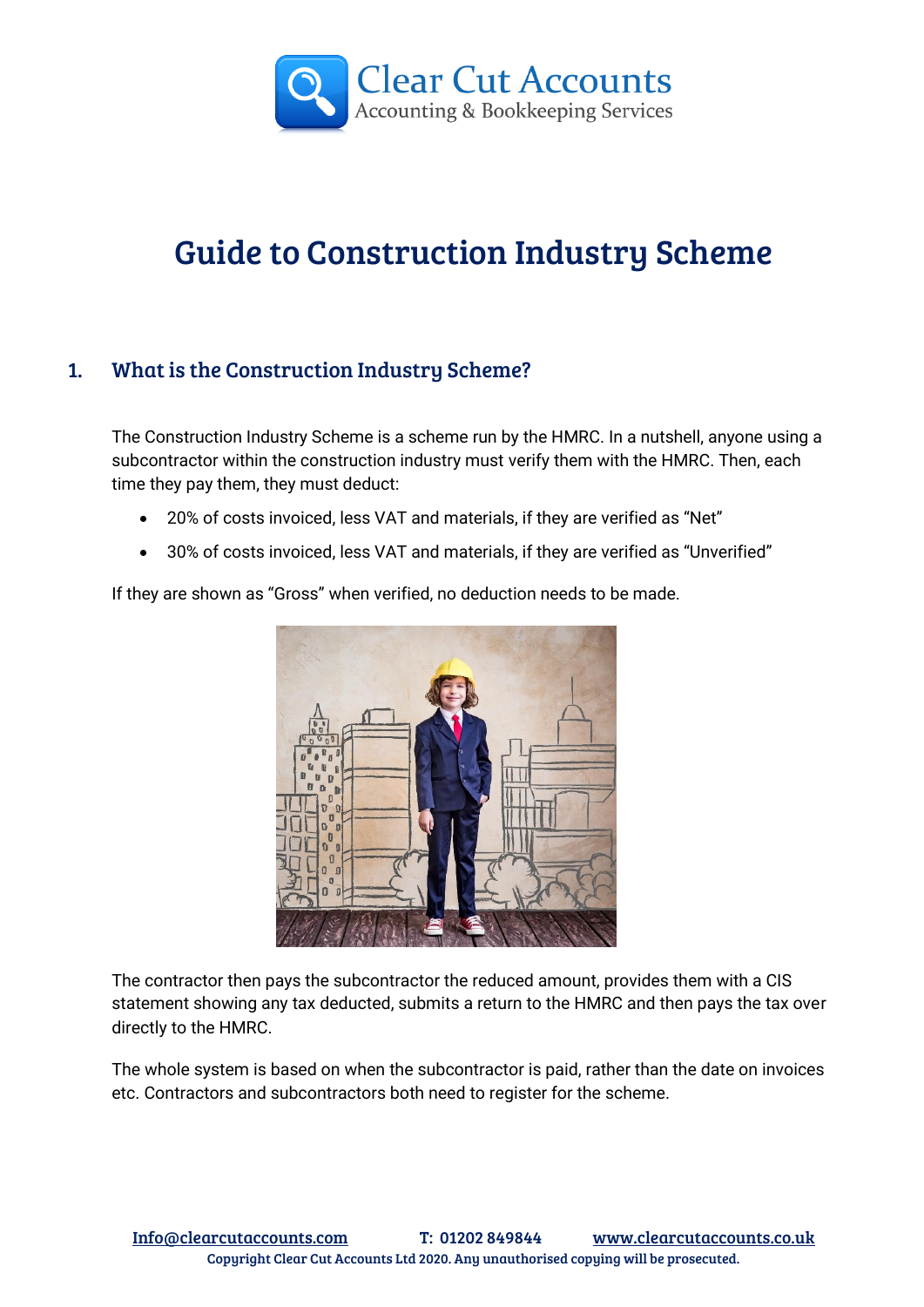## 2. Who Must Register Under CIS??

Generally, any sole trader, partnership or company involved in work on permanent buildings, temporary structures or civil engineering work or installation may have to register if they use sub-contractors.

Typical work under the scheme includes site preparation, general construction - bricklaying, roofing, plastering etc, alterations and extensions, repairs and refurbishment, decorating, dismantling work & demolition.

There are some grey areas however. For example, soft landscaping is not included in the scheme unless working on a new build, or for a developer as part of a property development project. To ensure you comply with the guidelines it is recommended that you ask for advice or contact the HMRC.

## 3. Deadlines and Penalties

For CIS the monthly periods are 6th to 5th of next month - i.e. 6th January - 5th February. Returns and payments are due monthly, within 14 days from the end of the tax month. For example, if you're making a return to cover payments you made in the tax month from 6 May to 5 June, it must reach HMRC by 19 June.

It is a legal requirement that if you use subcontractors, you provide them with a CIS statement by the 19<sup>th</sup> of the following month. Failure to do so can lead to fines.

Late returns to the HMRC will be penalised £100 each month for companies with less than 50 sub-contractors.

If you are registered but have not used sub-contractors for a specific month, you must submit a nil return.

By law all members of the scheme must keep records of all payments made, tax collected, materials costs deducted etc.

If you are found to be paying people in the Construction Industry but you have not registered you can be fined up to £3,000. You can then be asked to pay over the tax you should have been deducting from your subcontractors out of your own pocket - so it is really important to register if this applies to your business.

## 4. How to Reclaim CIS – Sole Traders/ Partnerships

If you are a Sole Trader or Partnership you can keep all of your CIS statements for your accounting period (usually the tax year). When you submit your tax return you can then add all of the CIS deducted to your return, to reduce your tax bill. If you have suffered more CIS than tax due, you will receive a refund from the HMRC.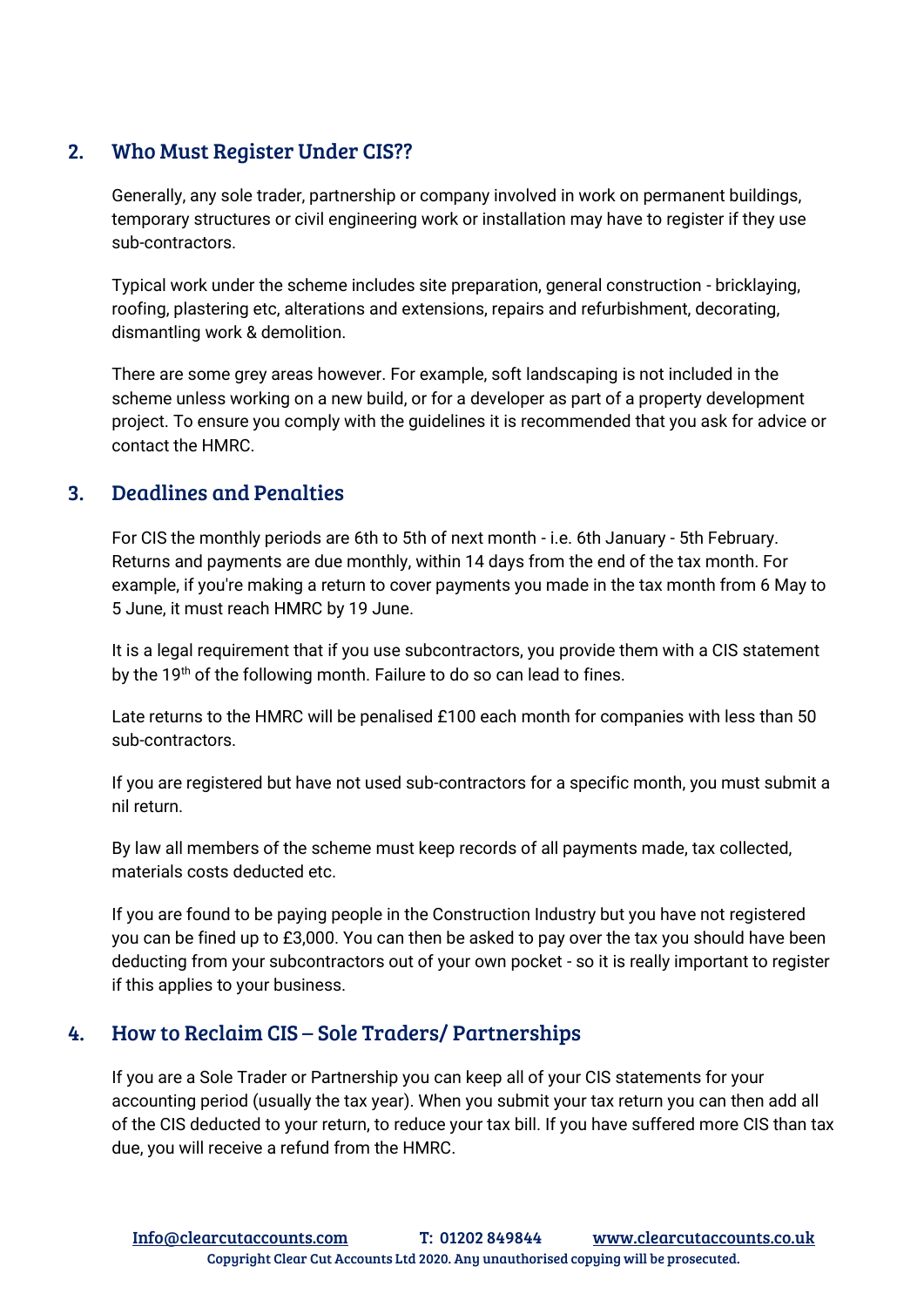If the HMRC check you return against the CIS records of your customers, they can query a refund if, for example, one of your contractors did not put through a return for the CIS they deducted from you. In this case, they can request to see the CIS statements. This is why it is so key that you get copies of all of your statements from your customers. If you cannot provide a statement to the HMRC, they can refuse to credit you with the tax deducted.

# 5. How to Reclaim CIS – Limited Companies

If you suffer CIS as a Limited company, there are strict rules as to when and how you can reclaim it. An RTI return needs to be sent to the HMRC every month that you suffer a deduction. This will then be offset against any other PAYE or NI that you owe the HMRC.

At the end of the tax year, if there is any surplus money in your PAYE account you can apply to the HMRC to either offset another tax with it, move it forward to the new year's PAYE, or apply to have it refunded to you. This is a complex and lengthy process that can take up to 3 months, so it is important to start the claim as early as possible after the end of the tax year.

As per the Sole Trader section, when you apply for the transfer or refund your records will be checked to that of your customers. If they have not processed your CIS deductions correctly the HMRC can again ask to see the CIS statements you have received. This is why it is so key that you get copies of all of your statements from your customers. If you cannot provide a statement to the HMRC, they can refuse to credit you with the tax deducted.

## 6. Gross Payment Status

You may be eligible as a business for 'gross payment' status, which means that deductions won't be made from your payments, but in order to qualify, your business must pass several qualifying tests. For more information please [contact us.](http://www.clearcutaccounts.co.uk/contact-us/)

## 7. Why Get Clear Cut Accounts Involved?

Sometime the amount of paperwork and tasks you need to complete can be overwhelming... but once registered and set up, it is a very straightforward process.

## 8. What Services Do We Offer?

- If you have sub-contractors, we can register you with the HMRC.
- After setup we can submit your CIS returns, as well as calculating your sub-contractor's payments and tax, and sending them CIS statements by email. We can then let you know what to pay, how and to whom.
- If you are a Limited Company who suffer CIS, we can submit monthly reclaim returns for you, and arrange to claim back or offset the CIS for you at the end of each tax year.